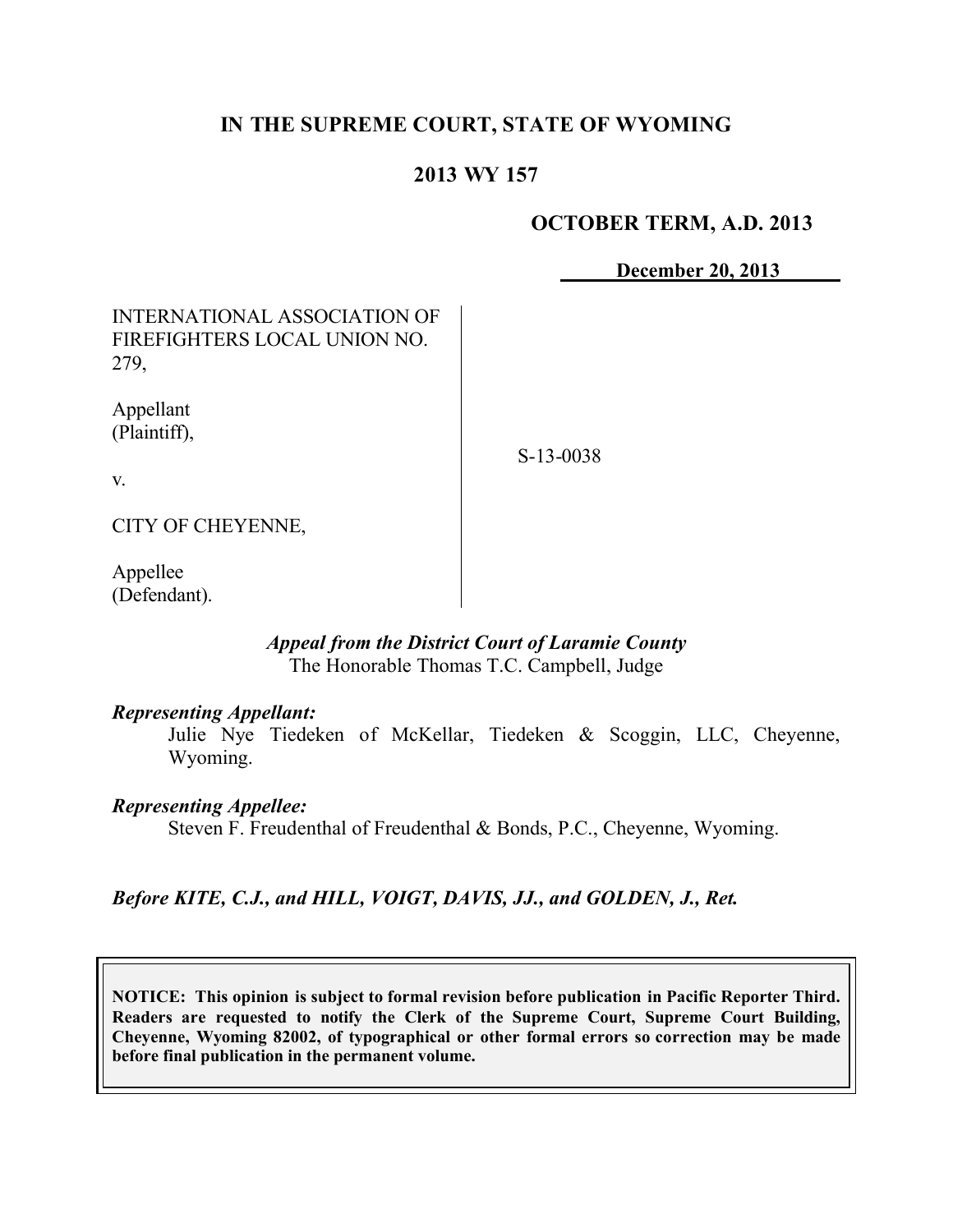### **KITE, Chief Justice.**

[¶1] The International Association of Firefighters Local Union No. 279 (the Union) appeals from the district court's declaratory judgment on issues related to its 2012-2013 collective bargaining session with the City of Cheyenne (the City). The district court ruled on summary judgment that under the statutory definition of "corporate authorities," the City could negotiate through "either the mayor or any member of the city council" and a quorum of the city council was not required to negotiate. The district court also determined there were no justiciable controversies over whether the Public Meetings Act and the Public Records Act applied under the circumstances presented.

[¶2] We reverse the district court's decision that the mayor and/or a single city council member are corporate authorities and conclude the statutes mandate a quorum of the city council to negotiate with the Union. We affirm its decision that the other two issues are not justiciable, although our reasoning differs on the public meetings issue.

### **ISSUES**

[¶3] In its primary brief, the Union presents the following issues on appeal:

- 1. Was the District Court's declaration that "either the mayor or any member of the city council is a corporate authority within the meaning of Wyoming Statute § 27-10-104" in error?
- 2. Did the District Court err in determining that it did not have jurisdiction to consider whether Wyoming's Public Meetings Act applies to collective bargaining negotiations?
- 3. Did the District Court err in determining that there was no justiciable controversy on the issue of whether proposals exchanged by the parties during collective bargaining negotiations are public record?
- 4. Are proposals exchanged by the parties during collective bargaining negotiations public records?

The City restates the issues as:

A. Under W.S.  $\S 27-10-101(a)(ii)$ , does a mayor and/or city council person constitute a corporate authority authorized to negotiate with the union or is a quorum of the city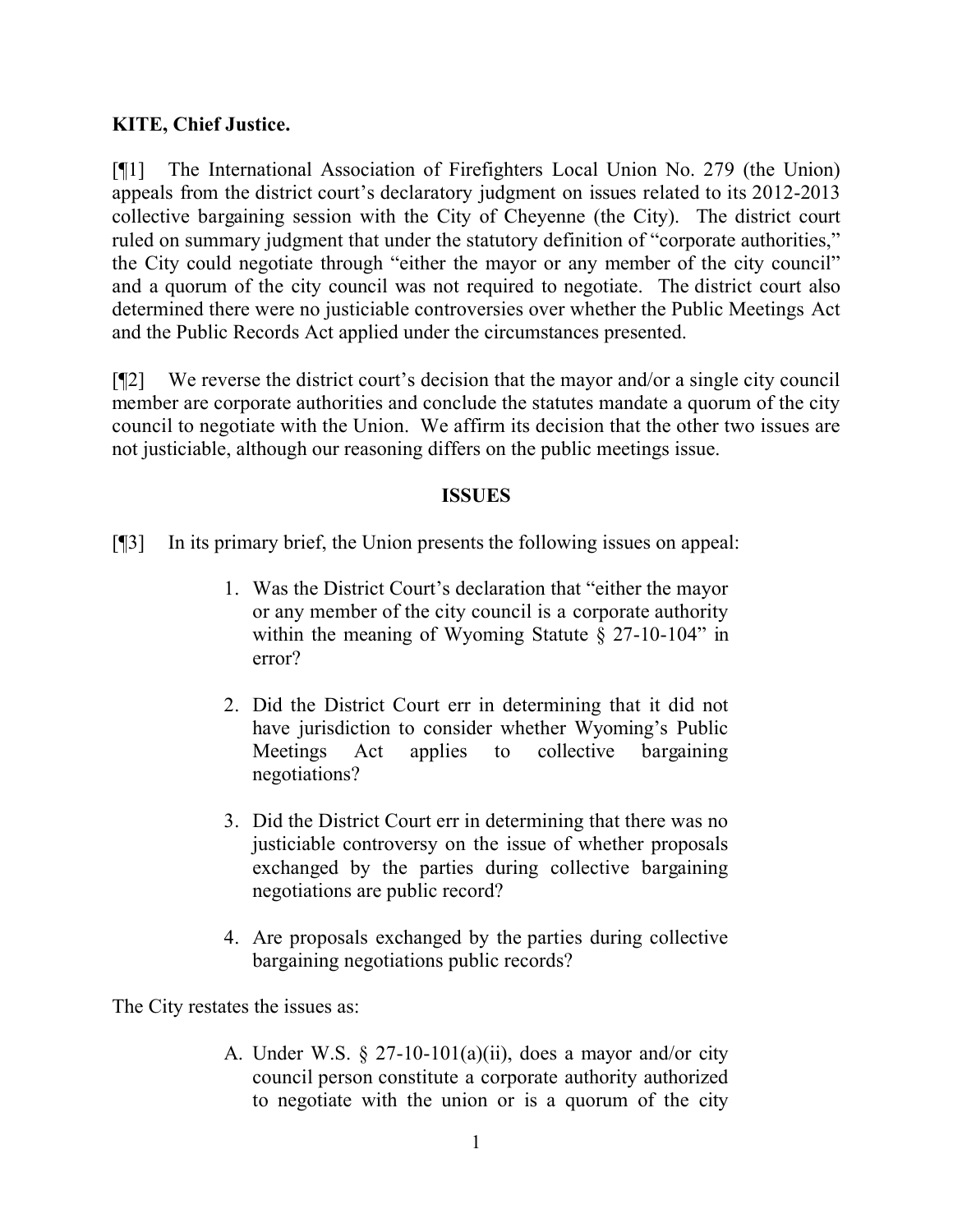council the corporate authority that must conduct the negotiations?

- B. Does the obligation to "meet and confer in good faith" under W.S. § 27-10-104 impose a blanket rule that negotiations must be conducted in executive session?
- C. With respect to issues D and E, *infra,* is the Union seeking an advisory opinion?
- D. Assuming that a quorum of the city council is required to conduct the negotiations, is it mandatory for the negotiations to be conducted in executive session?
- E. Assuming that a quorum of the city council is required to conduct the negotiations and the city council properly votes to adjourn to an executive session, are proposals exchanged between the parties public records?

### **FACTS**

[¶4] The material facts of this case are undisputed. The Union is the exclusive bargaining agent for the members of the Cheyenne fire department, and the City is a city of the first class under Wyoming law. Pursuant to the collective bargaining rules set out in Wyo. Stat. Ann. § 27-10-101 through § 27-10-109 (LexisNexis 2013), the Union and the City typically negotiate the wages and other employment terms for fire department members on an annual basis.

[¶5] The Union and the City entered into "Ground Rules" for their negotiation of the 2012-2013 collective bargaining agreement. The mayor, one city council member, and other members of the City's administration and staff were the City's negotiating team. A dispute arose over whether a quorum of the city council was required to negotiate on behalf of the City. Eventually, the city council adopted a resolution stating that the mayor and a single city council member had the authority to negotiate on its behalf. The City also released to the press the proposals exchanged by the parties during negotiation. 1

[¶6] The Union filed a declaratory judgment action seeking a ruling that a quorum of the city council was required to negotiate with the Union; the City could not, in good faith, unilaterally decide to conduct the negotiating sessions in public; and the proposals exchanged by the parties were not public records. Both parties filed motions for

 $1$  Cheyenne Newspapers, Inc. filed a motion to intervene in the matter, and the Union resisted the motion. The district court denied the motion to intervene, but that ruling is not contested on appeal.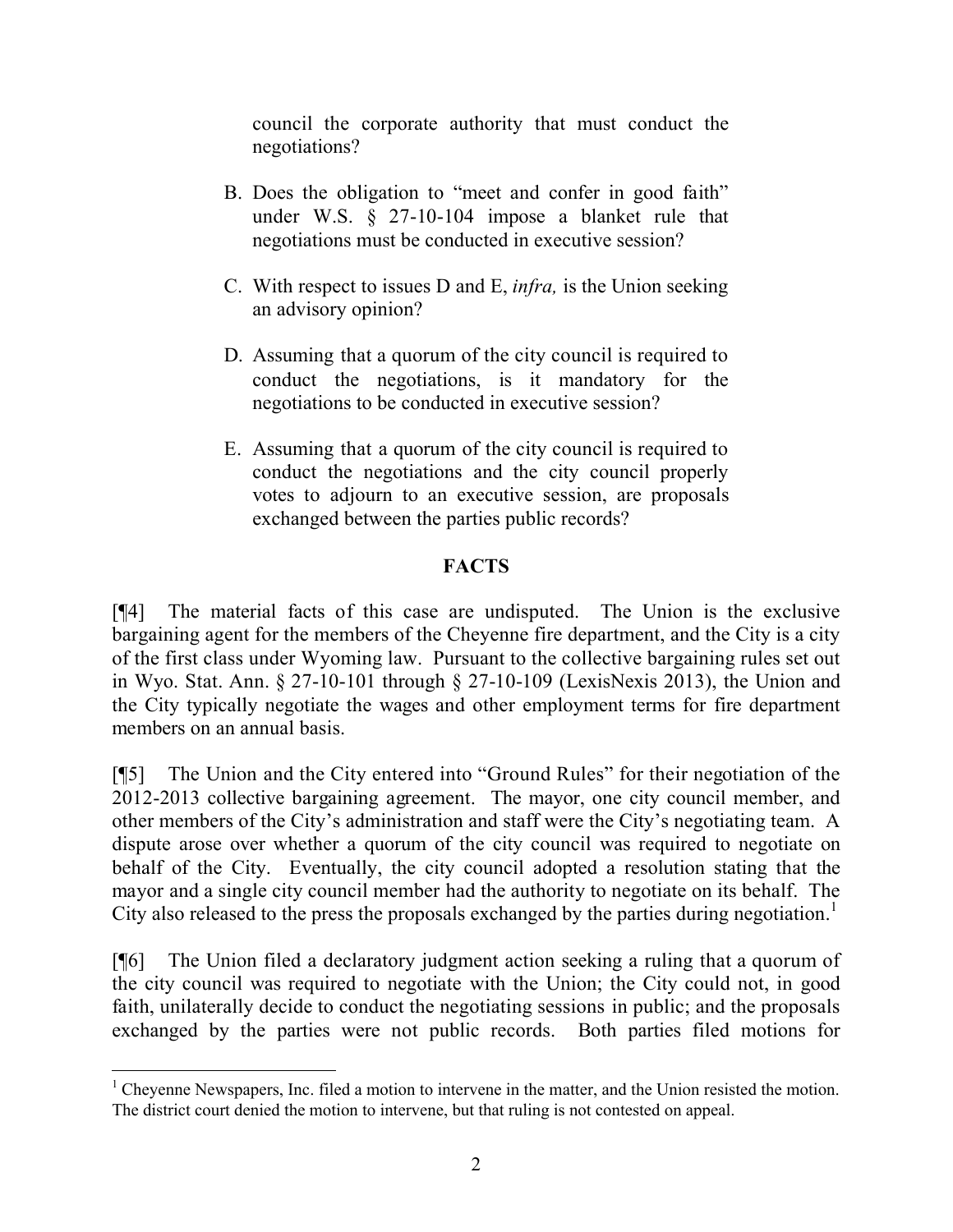summary judgment. After a hearing, the district court granted summary judgment declaring the City could be represented by the mayor and one other council member during the negotiations and a quorum of the city council was not obligated to participate. It ruled that it did not have jurisdiction to consider whether or not the negotiations should be open to the public because a quorum of the city council was not required to participate and, therefore, the Public Meetings Act did not apply. The district court also concluded the issue of whether the proposals were public records was not justiciable because it was not based upon a current dispute.

[¶7] The Union appealed.

### **STANDARD OF REVIEW**

[¶8] W.R.C.P. 56(c) governs summary judgments:

The judgment sought shall be rendered forthwith if the pleadings, depositions, answers to interrogatories, and admissions on file, together with the affidavits, if any, show that there is no genuine issue as to any material fact and that the moving party is entitled to a judgment as a matter of law.

Our standard of review for a summary judgment decision is *de novo,* and we use the same materials and follow the same standards as the district court. *Michael's Constr., Inc. v. American Nat'l Bank,* 2012 WY 76, ¶ 8, 278 P.3d 701, 703-04 (Wyo. 2012); *Grynberg v. L & R Exploration Venture*, 2011 WY 134, ¶ 16, 261 P.3d 731, 736 (Wyo. 2011). The *de novo* standard of review also applies to the legal exercise of interpreting statutory language. *Western Wyo. Constr. Co v. Board of County Comm'rs of Sublette County,*  2013 WY 63, ¶¶ 10, 15, 301 P.3d 512, 514-16 (Wyo. 2013); *Vogel v. Onyx Acceptance Corp.,* 2011 WY 163, ¶ 21, 267 P.3d 1057, 1063 (Wyo. 2011). Likewise, jurisdictional issues regarding the justiciability of a declaratory judgment action are questions of law subject to *de novo* review. *See William F. West Ranch, LLC v. Tyrrell,* 2009 WY 62, ¶ 9, 206 P.3d 722, 726 (Wyo. 2009).

#### **DISCUSSION**

### *1. Corporate Authority*

[¶9] A municipality's powers are prescribed entirely by statute. *Coffinberry v. Town of Thermopolis,* 2008 WY 43, ¶ 5, 183 P.3d 1136, 1138 (Wyo. 2008). When interpreting statutory language,

> [our] paramount consideration is to determine the legislature's intent, which must be ascertained initially and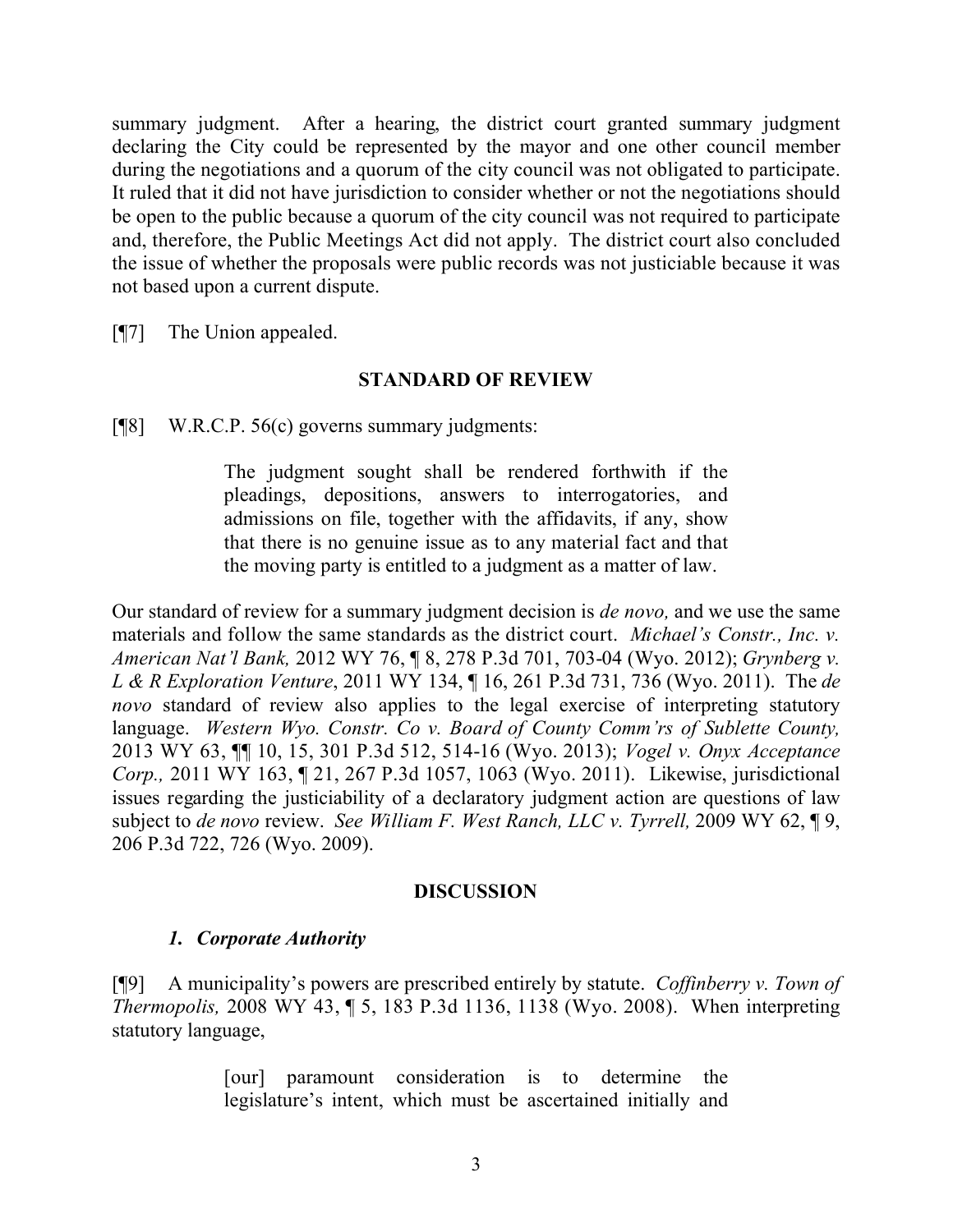primarily from the words used in the statute. We look first to the plain and ordinary meaning of the words to determine if the statute is ambiguous. A statute is clear and unambiguous if its wording is such that reasonable persons are able to agree on its meaning with consistency and predictability. Conversely, a statute is ambiguous if it is found to be vague or uncertain and subject to varying interpretations.

*Office of State Lands and Invs. v. Mule Shoe Ranch, Inc.,* 2011 WY 68, ¶ 13, 252 P.3d 951, 954–55 (Wyo. 2011), quoting *Dorr v. Smith, Keller & Assoc.,* 2010 WY 120, ¶ 11, 238 P.3d 549, 552 (Wyo. 2010). *See also Vogel*, ¶ 21, 267 P.3d at 1063. The court determines whether a statute is clear or ambiguous as a matter of law. *Office of State Lands,* ¶ 13, 252 P.3d at 955. In arriving at the meaning of a statutory provision, all statutes relating to the same subject or having the same general purpose must be considered and construed in harmony. *Mountain Cement Co. v. South of Laramie Water & Sewer Dist.,* 2011 WY 81, ¶ 13, 255 P.3d 881, 885 (Wyo. 2011).

[¶10] Wyo. Stat. Ann. §§ 27-10-101 *et seq*. provides for collective bargaining between municipalities and firefighters. Section 27-10-104 states:

> It shall be the obligation of the city, town or county, through its corporate authorities, to meet and confer in good faith with the representative or representatives of the [firefighters'] bargaining agent within ten (10) days after receipt of written notice from said bargaining agent of the request for a meeting for collective bargaining purposes. This obligation shall include the duty to cause any agreement resulting from negotiations to be reduced to a written contract, provided that no such contract shall exceed the term of two (2) years.

The term "corporate authorities" is defined at  $\S$  27-10-101(a)(ii) as "the council, commission or other proper officials of any city, town or county, whose duty or duties it is to establish wages, salaries, rates of pay, working conditions, and other conditions of employment of fire fighters."

[¶11] The district court determined that the mayor or a city councilman satisfied the "corporate authorities" requirement of  $\S 27$ -10-104. The Union claims the mayor and/or a single councilman were not "corporate authorities" under the statute because they could not, by themselves, establish wages, salaries, rates of pay, working conditions or other conditions of employment for the firefighters. Instead, the Union argues, a quorum of the city council was required to negotiate.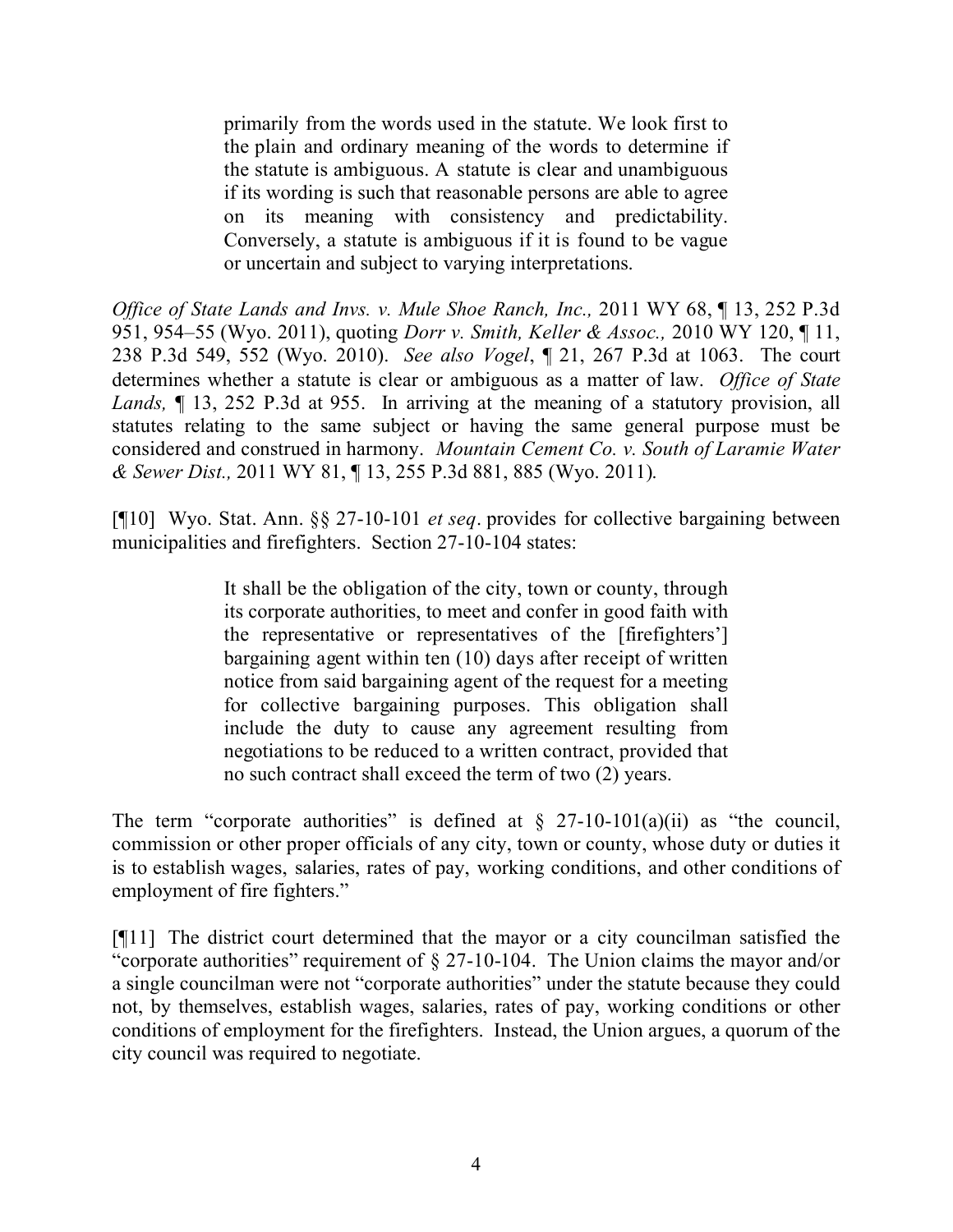[¶12] The City counters that the district court correctly ruled the mayor and one councilman met the "corporate authorities" requirement according to our decision in *City of Casper v. Int'l Assoc. of Firefighters, Local 904,* 713 P.2d 1187 (Wyo. 1986). In *Casper*, we held that three employees of the City of Casper, including the personnel director, the chief of the fire department and an administrative analyst, were not "corporate authorities" who could negotiate a collective bargaining agreement with the firefighters. *Id.* at 1189-90. Quoting an earlier case, *Nation v. State ex rel. Fire Fighters Local 279, I.A.F.F.,* 518 P.2d 931, 933 (Wyo. 1974), we stated:

> " \* \* \* [T]he term 'corporate authorities,' as used in statutes such as we are concerned with, means those municipal officers who are either directly elected *by the inhabitants* of the municipality or are appointed in some mode to which *they* [the inhabitants] have given their consent.  $* * * "$  (Emphasis and bracketed material in original. Footnote omitted.)

*Casper,* 713 P.2d at 1190. Thus, city employees who were neither elected nor appointed in a manner to which the inhabitants of a municipality had given their consent did not meet the definition of "corporate authorities." We also recognized that the definition of "corporate authorities" includes a second requirement—the person or persons have the "duty to establish wages, salaries, rates of pay, working conditions and other conditions of employment for fire fighters." Section 27-10-101(a)(ii). Under the circumstances of that case, where the City of Casper was governed by Wyo. Stat. Ann. § 15-4-202 (LexisNexis 2013), only the city manager and the city council had the authority to take action on employee salaries. *Casper,* 713 P.2d at 1190.

[¶13] The portions of the *Casper* decision emphasized by the City and the district court in this case stated:

> It may be time consuming and perhaps distasteful for a mayor, councilman, city manager or county commissioner to be present and direct negotiations with the bargaining agent of the fire fighters. . . . .

> The legislature has mandated that negotiations with representatives of the bargaining agent of the fire fighters be by the "corporate authorities" of the city, town or county; i.e., by the mayor, city manager, or members of the council of a city or town, and by the county commissioners of a county.

*Id.* at 1190. The City's reliance on these isolated statements ignores the actual holding of the *Casper* case. Although the "mayor . . . or members of the council of a city" were listed as potential corporate authorities, we looked at the governing process for the City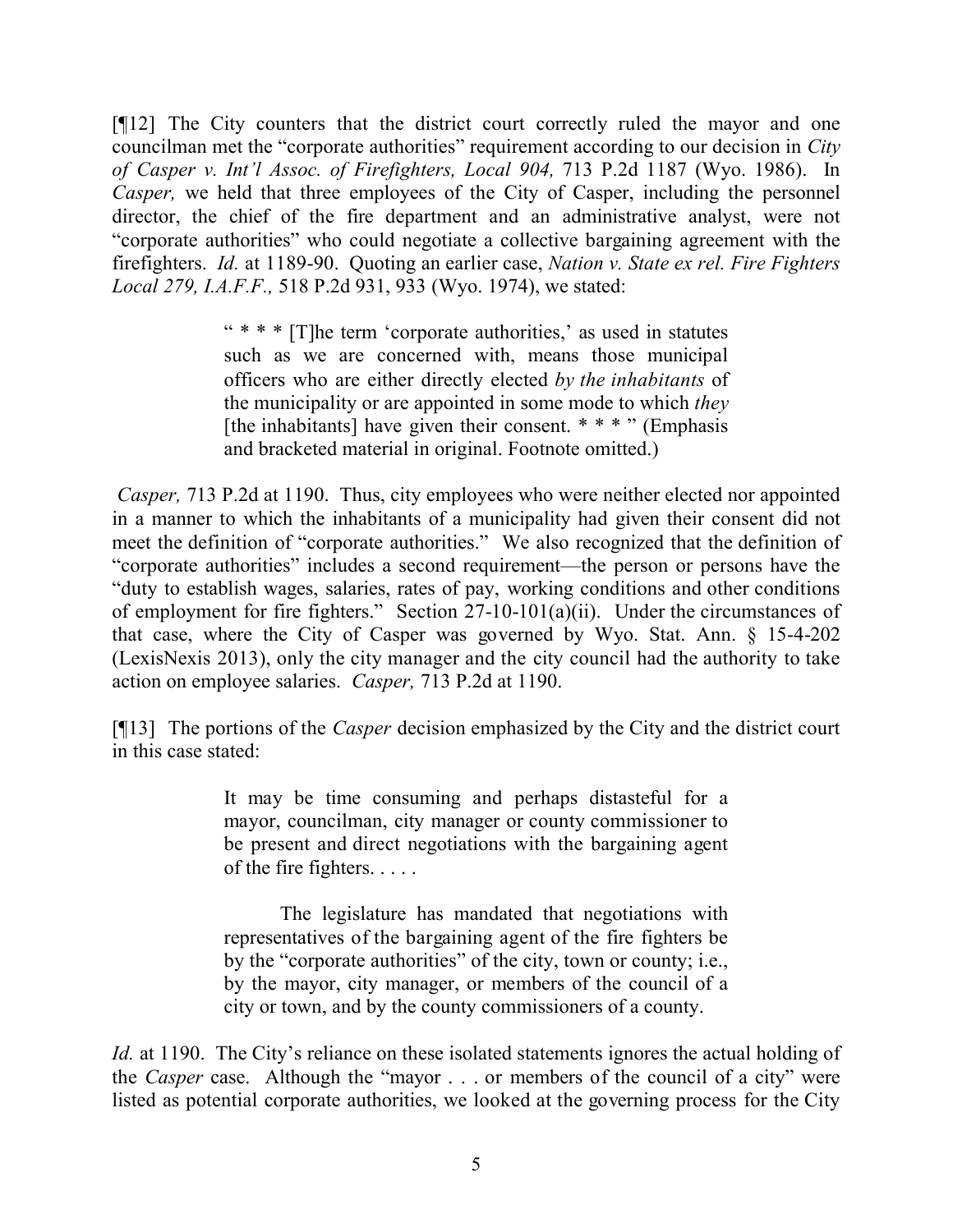of Casper in deciding who met the two requirements for corporate authorities, i.e., elected or correctly appointed and having the duty to set wages, etc. The same analysis is necessary here.

[¶14] The parties agree that the City of Cheyenne is a city of the first class. *See* Wyo. Stat. Ann. § 15-3-101 through § 15-3-403 (LexisNexis 2013). The City uses the standard method of governance for cities of the first class which involves a "governing body" and mayor. *Id.* The term "governing body" is defined at  $\S 15$ -1-101(a)(vi) as "the council or commission constituting the elected legislative body of any city or town including the mayor who is the presiding officer." The city council and mayor are elected, and, therefore, meet the first requirement of the "corporate authorities" definition.

[¶15] With regard to the second requirement—the duty to set wages, working conditions, etc. for firefighters—Wyo. Stat. Ann. § 15-5-106(a) (LexisNexis 2013) states "[t]he governing body shall . . . establish uniform working hours and wages for all employees" of fire and police departments. Considering  $\S$  15-5-106(a) together with  $\S$ 15-1-101(a)(vi), the statutory language clearly states the governing body, made up of the city council with the mayor as the presiding officer, has the duty to set the wages, working conditions, etc. of the firefighters. The statute does not state that the mayor or a single council member have the requisite wage setting authority. Therefore, under § 27- 10-104, the only party that meets both requirements of the "corporate authorities" definition is the city council and it is the proper party to negotiate with the firefighters.

[¶16] The City argues that it is sufficient if the city council appoints a committee or negotiating team which includes the mayor and a council member to negotiate and then reserves the final decision for itself. The City may take action at public meetings with a quorum of the council members in attendance. *See* Wyo. Stat. Ann. §16-4-402 and § 16- 4-403 (LexisNexis 2013). Wyo. Stat. Ann. § 15-1-105 (LexisNexis 2013) sets a quorum as "a majority of all the qualified members of the governing body." While it may be common for city councils to appoint committees or teams to work on various issues and then take action at a public meeting, the legislature has specifically stated that the corporate authority, defined as the governing body which is the city council, must "meet and confer in good faith" with the firefighters in collective bargaining sessions. Section 27-10-104. This statutory language clearly and unambiguously requires the city council, of which the mayor is the presiding officer, to negotiate with the firefighters. The legislative intent is further confirmed later in that statutory section when it states that the obligation to "meet and confer" "shall include the duty to cause any agreement resulting from negotiations to be reduced to a written contract . . ." *Id.* It is possible to guarantee that the negotiated agreement will be finalized by reducing it to written contract only if the party with authority to bind the City, a quorum of the city council, is actually doing the negotiating.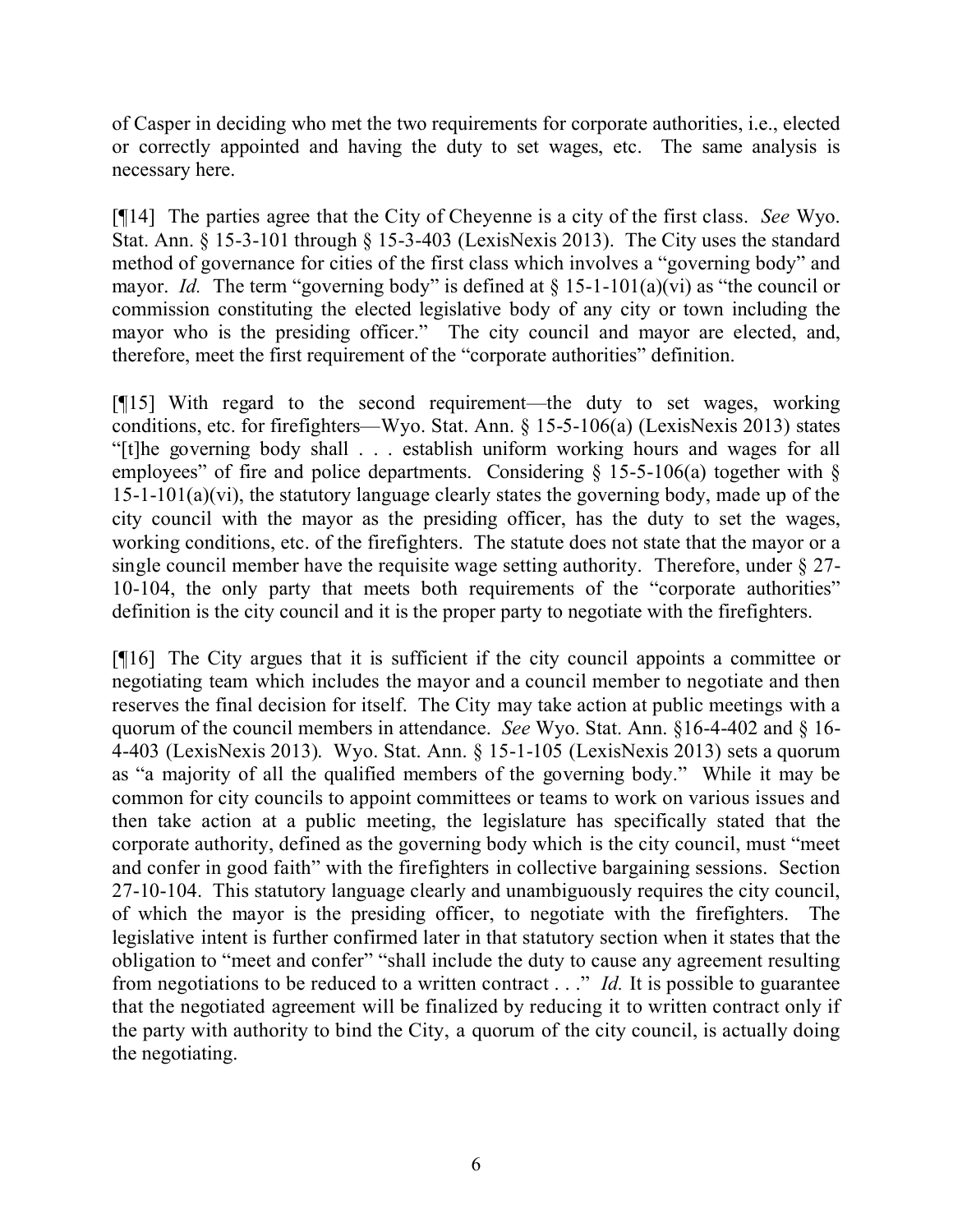[¶17] We recognize it may be burdensome for a quorum of the city council to engage in negotiations on an annual basis. *See Casper,* 713 P.2d at 1190. Nevertheless, as we stated in *Nation,* 518 P.2d at 933:

> It is a cardinal principle of municipal law that a city has only those powers which are expressly granted to it by the legislature or the constitution, or which are necessarily implied from such powers as are granted. A corollary is that a city official has only such powers as are expressly granted to the official by the legislature, or are necessarily implied from those powers which are granted.

(footnotes omitted). *See also Coffinberry,* ¶ 5, 183 P.3d at 1138. Even though the statutory requirements for negotiating may be "time consuming and perhaps distasteful," the legislative mandate is compulsory and must be obeyed. *Casper,* 713 P.2d at 1190. Courts are not in a position to alter or encroach upon the legislature's directives. The City's remedy is with the legislative branch of government.<sup>2</sup> Id.

# *2. Jurisdiction/Justiciability*

 $\overline{a}$ 

[¶18] The district court ruled that it did not have jurisdiction over the other two issues raised in this declaratory judgment action because they did not present justiciable controversies. The other claims were: 1) whether the City was required to negotiate with the Union in private; and 2) whether the proposals exchanged by the parties during the negotiation were public records subject to disclosure. The district court explained its decision as follows:

- 1. The parties next raise issues concerning the application of the Wyoming Public Meetings Act. Having determined that a quorum of the city council is not required to negotiate, this Court determines that it does not have jurisdiction to consider these issues.
- 2. The Wyoming Public Meetings Act only applies to meetings, which are defined as "an assembly of at least a quorum of the governing body." Wyo. Stat. Ann. §16-4- 402(a)(iii). This Court cannot adjudicate hypothetical

<sup>&</sup>lt;sup>2</sup> The City includes, in its brief, statistics regarding the number of Cheyenne city council members who have other full time jobs and how other Wyoming cities negotiate with firefighters. We note that the underlying documents substantiating these claims were not included in the appellate record because they were not designated by either party. *See* W.R.A.P. 3.05 (setting forth the requirements for designation of appellate record). In any event, whether the burden is onerous or other cities are negotiating in certain ways is irrelevant because the statutes are mandatory.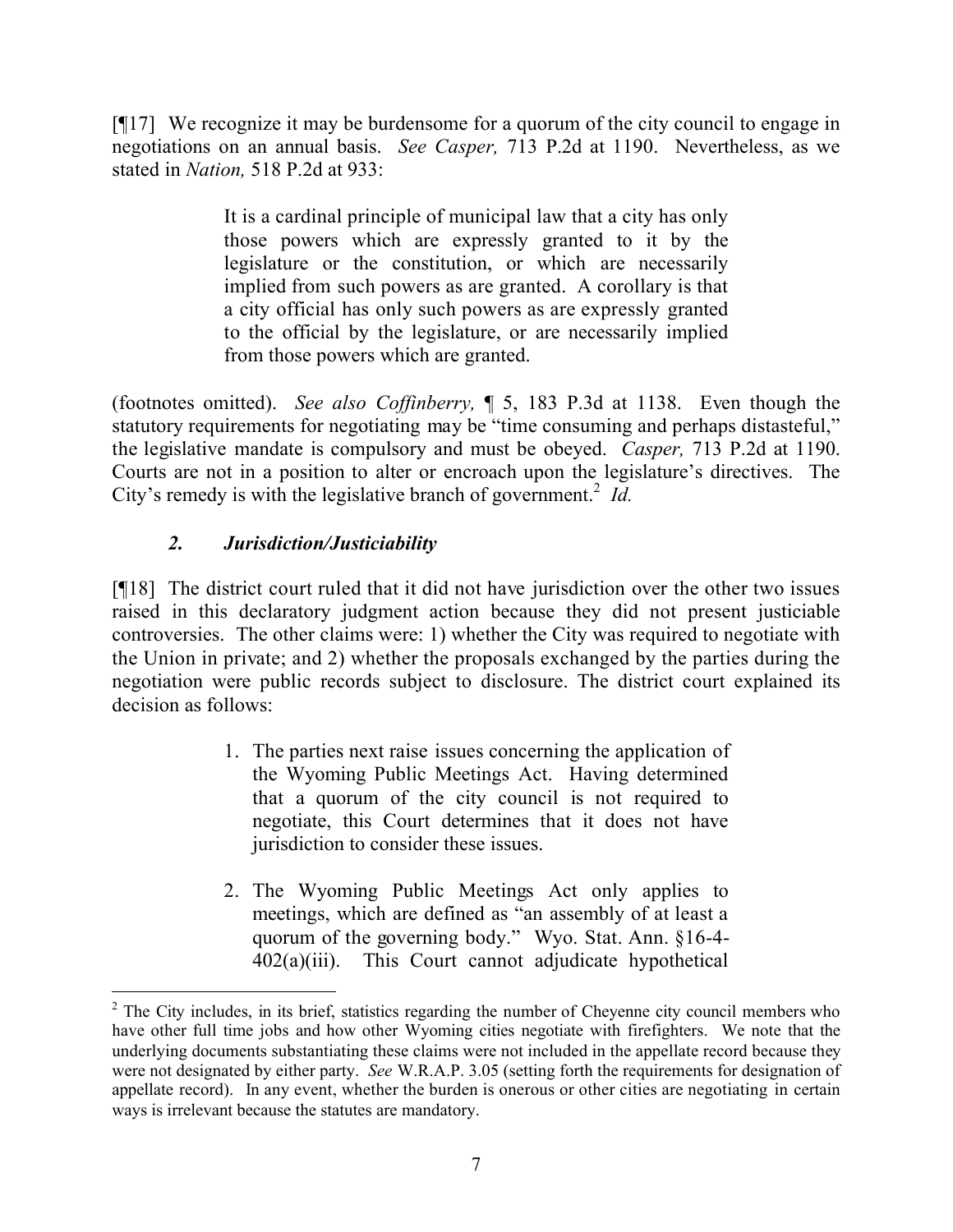issues or render advisory opinions. *Voss v. Goodman,*  2009 WY 40, ¶ 7, 203 P.3d 415, 418 (Wyo. 2009).

- 3. Finally, the parties seek a declaration concerning whether the proposals exchanged between the respective negotiating teams are public records subject to disclosure pursuant to the Wyoming Public Records Act. The Plaintiff argues that the proposals are confidential and therefore do not fit within the definition of public record[s] emphasizing [its] belief that negotiation cannot occur in good faith if the proposals are subject to public disclosure. The Defendant asserts such proposals are a public record for which no exceptions contained in the Public Records Act apply.
- 4. On this issue there is no justiciable controversy concerning an interpretation of the Wyoming Public Records Act. There are no current facts to support a dispute between the parties; instead they rely on facts from the 2012 negotiations. The Court's judgment could not operate effectively because there is not enough information concerning the nature of the "proposals" that would be exchanged. As a result no appropriate analysis of the issues as they relate to the Public Records Act can be conducted. Any ruling would instead be purely political or academic. Plaintiff further attempts to couch this dispute as whether the negotiations will be in "good faith." The Court cannot interpret the meaning of good faith or the public records act based on what the parties perceive will happen during their upcoming negotiations.

[¶19] The Uniform Declaratory Judgments Act, Wyo. Stat. Ann. § 1-37-101 through § 1-37-115 (LexisNexis 2013) (UDJA), governs declaratory judgment actions. Section 1– 37–102 states: "Courts of record within their respective jurisdictions may declare rights, status and other legal relations whether or not further relief is or could be claimed." Section 1-37-114 emphasizes that the act is remedial with the purpose of settling and affording relief from uncertainty about legal relations.

[¶20] Section 1-37-103 sets forth the basic parameters of the act:

Any person interested under a deed, will, written contract or other writings constituting a contract, or whose rights, status or other legal relations are affected by the Wyoming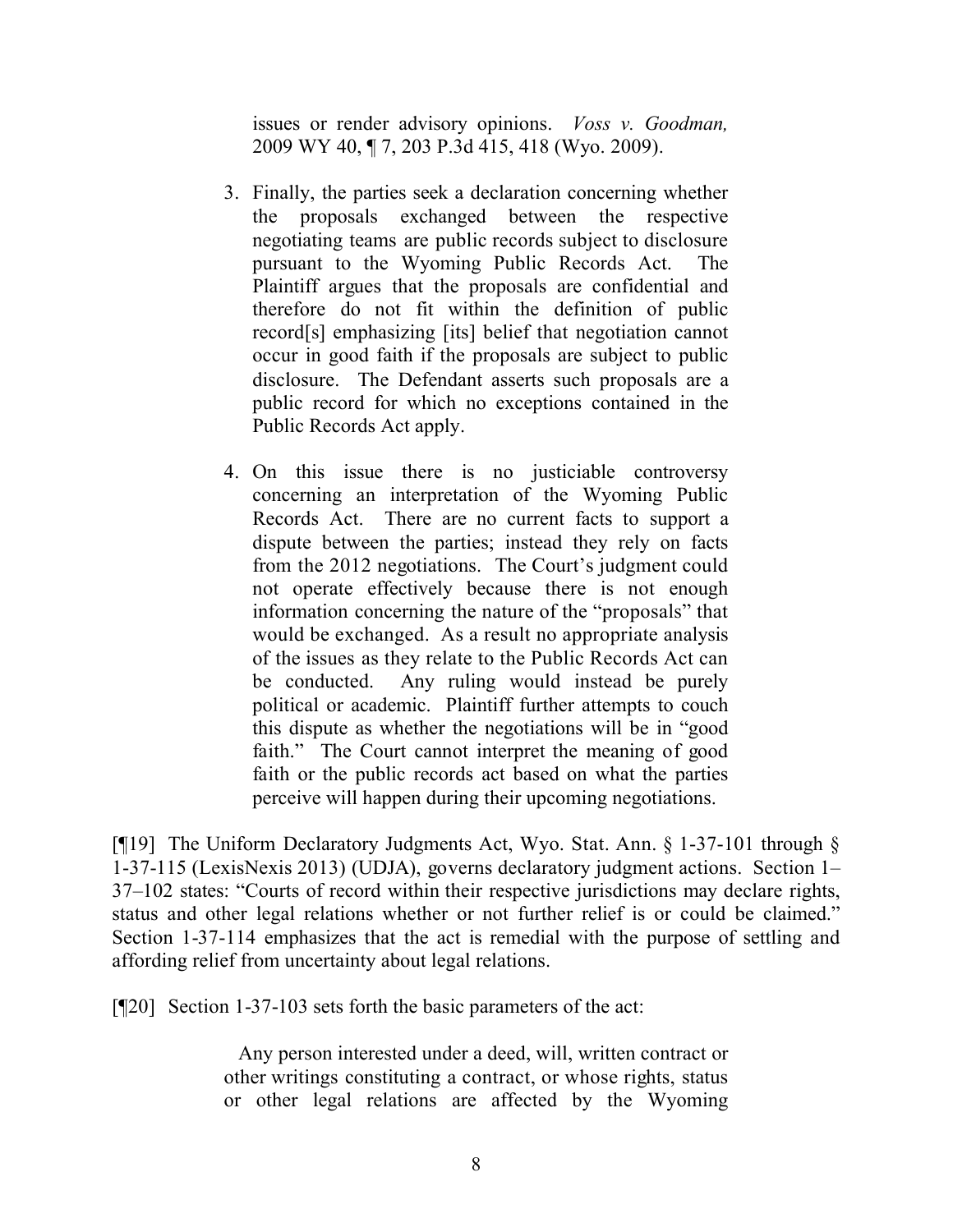constitution or by a statute, municipal ordinance, contract or franchise, may have any question of construction or validity arising under the instrument determined and obtain a declaration of rights, status or other legal relations.

In order for a court to have jurisdiction under the UDJA, "the 'right' to be declared must fall within the scope of the act and the plaintiff must be an 'interested' person." *West, ¶*  11, 206 P.3d 726-27, citing *Cox v. City of Cheyenne,* 2003 WY 146, ¶ 8, 79 P.3d 500, 505 (Wyo. 2003).

[¶21] The "requirement of an 'interest' captures the basic doctrine that there must be a justiciable controversy before relief will be granted." *Barber v. City of Douglas,* 931 P.2d 948, 951 (Wyo. 1997). A justiciable controversy is broadly defined as a dispute fit for judicial resolution, and includes the concepts of standing, ripeness and mootness. *Reiman Corp. v. City or Cheyenne,* 838 P.2d 1182, 1186 (Wyo. 1992).

[¶22] Wyoming uses a four-part test to determine whether a justiciable declaratory judgment action exists.

> 1. The parties have existing and genuine, as distinguished from theoretical, rights or interests.

> 2. The controversy must be one upon which the judgment of the court may effectively operate, as distinguished from a debate or argument evoking a purely political, administrative, philosophical or academic conclusion.

> 3. It must be a controversy the judicial determination of which will have the force and effect of a final judgment in law or decree in equity upon the rights, status or other legal relationships of one or more of the real parties in interest, or, wanting these qualities to be of such great and overriding public moment as to constitute the legal equivalent of all of them.

> 4. The proceedings must be genuinely adversary in character and not a mere disputation, but advanced with sufficient militancy to engender a thorough research and analysis of the major issues.

*Cox, ¶* 10, 79 P.3d at 505, quoting *Reiman,* 838 P.2d at 1186. *See also Brimmer v. Thomson,* 521 P.2d 574, 578 (Wyo. 1974).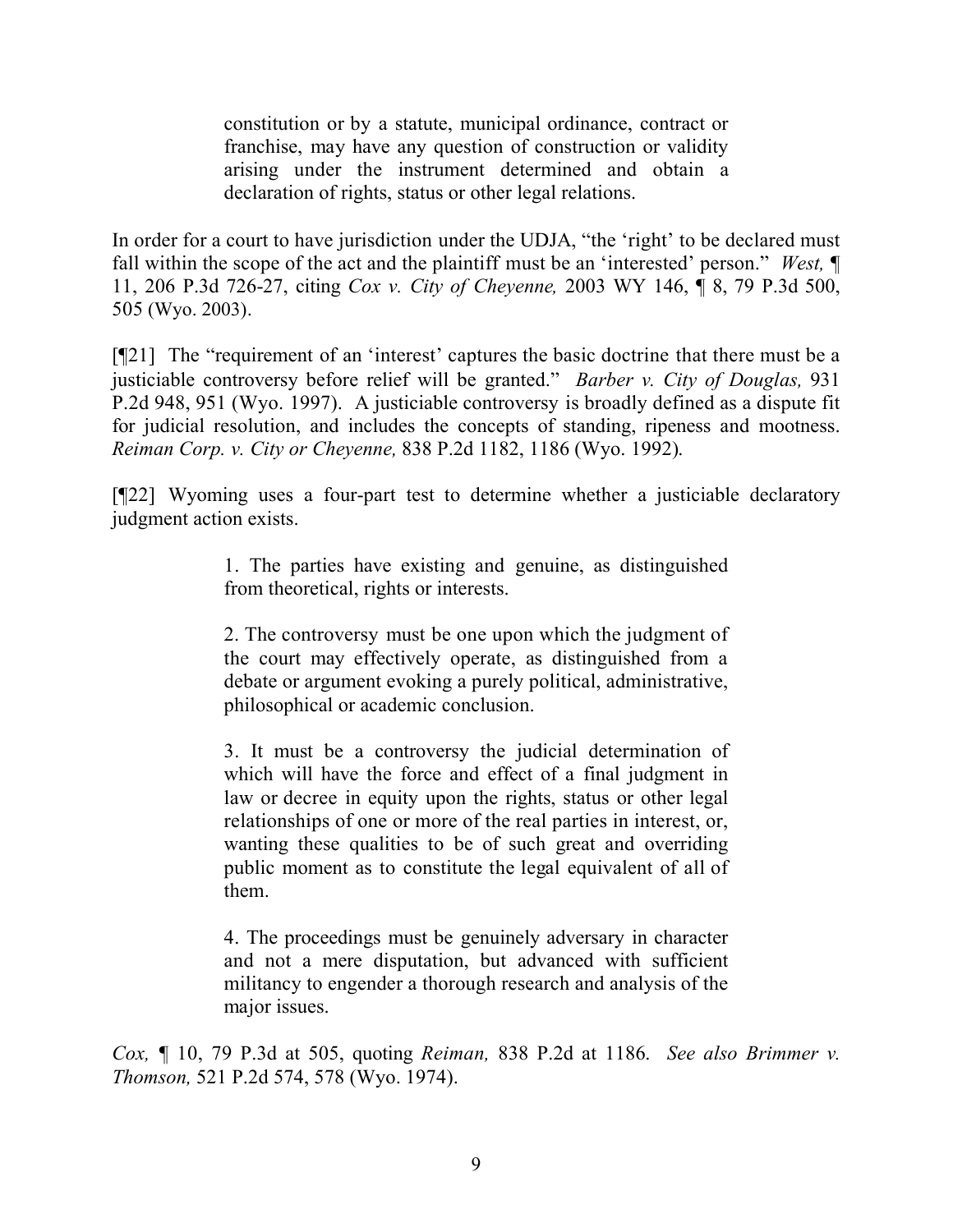[¶23] "'[T]he Declaratory Judgments Act gives the courts no power to determine future rights or anticipated disputes or controversies.'" *West,* ¶ 13, 206 P.3d at 727, quoting *White v. Board of Land Comm'rs,* 595 P.2d 76, 79 (Wyo. 1979). The controversy must, instead, be existing and genuine in order for the court to have jurisdiction to render a declaratory judgment. *Id.* We do not decide a declaratory judgment action that is simply "a request for legal advice and opinion." *White,* 595 P.2d at 80. We cannot "'decide or declare the rights or status of parties upon a state of facts which is future, contingent, and uncertain.'" *Anderson v. Wyo. Dev. Co.,* 154 P.2d 318, 341 (Wyo. 1944), quoting *Tanner v. Boynton Lumber Co.,* 129 A. 617, 619 (N.J. 1925).

[¶24] Wyoming's Public Meetings Act, Wyo. Stat. Ann. § 16-4-401 through § 16-14- 408 (LexisNexis 2013) states that the "agencies of Wyoming exist to conduct public business" and deliberations and actions should generally be taken openly. Section 16-4- 401. The term agency includes municipalities. Section 16-4-402(a)(ii). Under § 16-4- 403, "meetings of the governing body of an agency are public meetings, open to the public at all times, except as otherwise provided." A "meeting" is defined as "an assembly by at least a quorum of the governing body of an agency . . . . " Section 16-4- 402(a)(iii). Section 16-4-405(a)(x) provides that "[a] governing body of an agency may hold executive sessions not open to the public . . . [t]o consider accepting or tendering offers concerning wages, salaries, benefits and terms of employment during all negotiations."

[¶25] After ruling that a quorum of the city council did not have to negotiate, the district court further ruled the public meetings requirements did not apply so there was no justiciable controversy. We have concluded that a quorum of the city council must negotiate with the Union; consequently, their negotiations will be governed by the public meetings requirements. The Union claims, therefore, the issue is justiciable and we should rule that, as a matter of good faith, the City must negotiate in executive session if the Union does not agree to public negotiations. The Union cites a number of cases from other jurisdictions holding that good faith requires the governing body to negotiate in private if the Union refuses to agree to public negotiations. The City counters that the issue is theoretical, and, in any event,  $\S$  16-4-405(a)(x) uses the discretionary language "may," giving it discretion to decide whether to negotiate in executive session or not. It also claims the majority of recent decisions from other jurisdictions have refused to adopt a per se rule that collective bargaining must be done in executive session.

[¶26] Given a quorum of the city council has not yet negotiated with the Union, the City has not had the opportunity to decide whether or not to adjourn into executive session. The Union does not assert that the City actually failed to act in good faith and any decision we render on the matter will be wholly advisory. Moreover, the parties apparently did negotiate in private during the 2012 negotiations, making this issue even more theoretical. The issue is not justiciable at this time.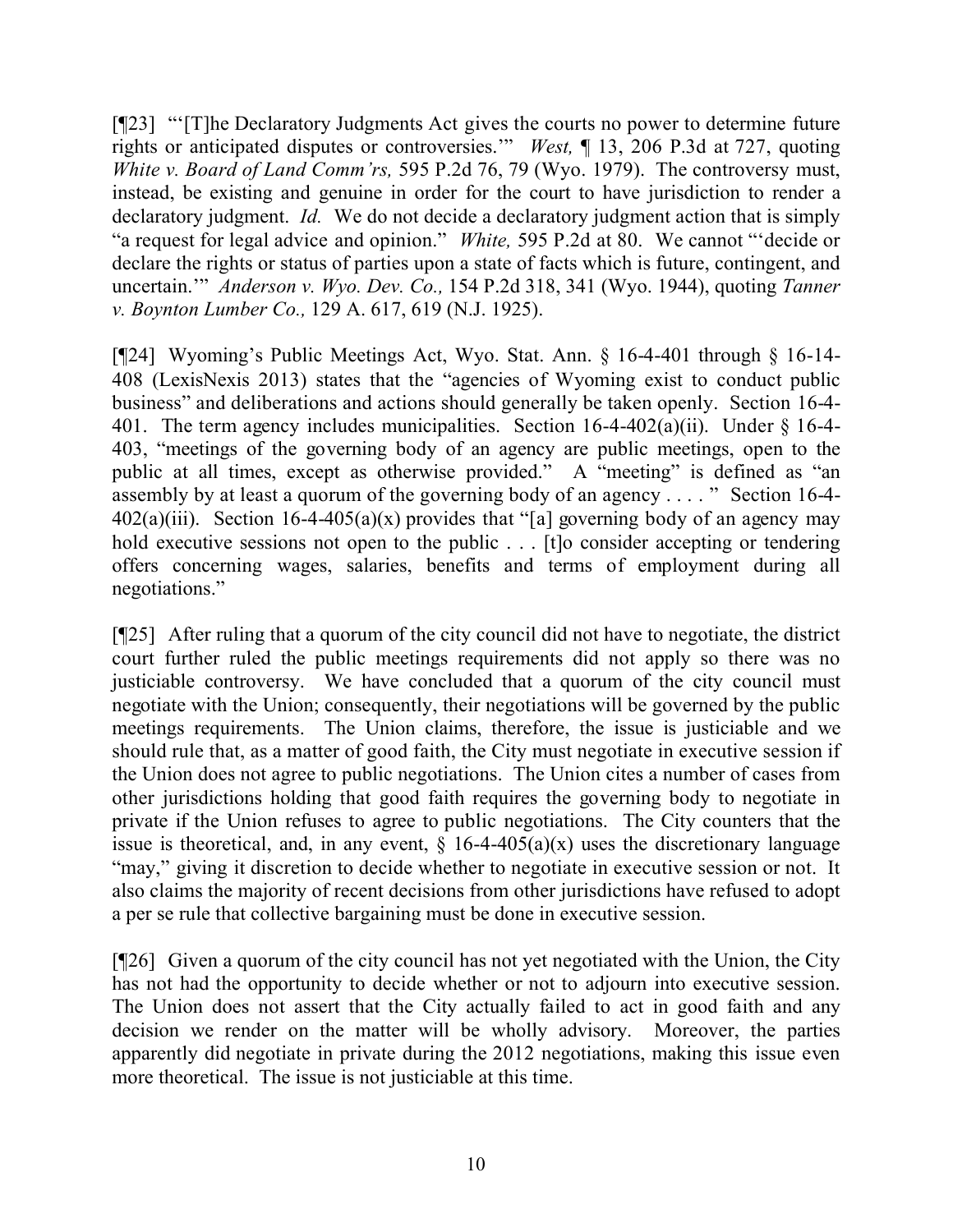[¶27] The Union also argues that the issue of the public nature of the proposals exchanged by the parties during negotiations is justiciable. The City apparently released the proposals involved in the 2012 negotiations to the press, and the Union claims this was a violation of the public meetings and public records statutes. At the time the City released the 2012 proposals to the press, Wyo. Stat. Ann. § 16-4-201(a)(v)<sup>3</sup> stated:

> (v) "Public records" when not otherwise specified includes the original and copies of any paper, correspondence, form, book, photograph, photostat, film, microfilm, sound recording, map drawing or other document, regardless of physical form or characteristics that have been made by the state of Wyoming and any counties, municipalities and political subdivisions thereof and by any agencies of the state, counties, municipalities and political subdivisions thereof, or received by them in connection with the transaction of public business, except those privileged or confidential by law[.]

[¶28] Wyo. Stat. Ann § 16-4-202(a) states: "All public records shall be open for inspection by any person at reasonable times . . . except as provided in this act or as otherwise provided by law . . . ." The Union argues that the proposals were not public records because they were "privileged or confidential by law" under the executive session exception to the public meetings act. Section 16-4-405(b) states:

> (b) Minutes shall be maintained of any executive session. Except for those parts of minutes of an executive session reflecting a members' objection to the executive session as being in violation of this act, minutes and proceedings of executive sessions shall be confidential and produced only in response to a valid court order.

 $3 \text{ Section } 16-4-201(a)(v)$  (LexisNexis 2013) currently states:

<sup>(</sup>v) "Public records" when not otherwise specified includes any information in a physical form created, accepted, or obtained by the state or any agency, institution or political subdivision of the state in furtherance of its official function and transaction of public business which is not privileged or confidential by law. Without limiting the foregoing, the term "public records" includes any written communication or other information, whether in paper, electronic, or other physical form, received by the state or any agency, institution or political subdivision of the state in furtherance of the transaction of public business of the state or agency, institution or political subdivision of the state, whether at a meeting or outside a meeting[.]